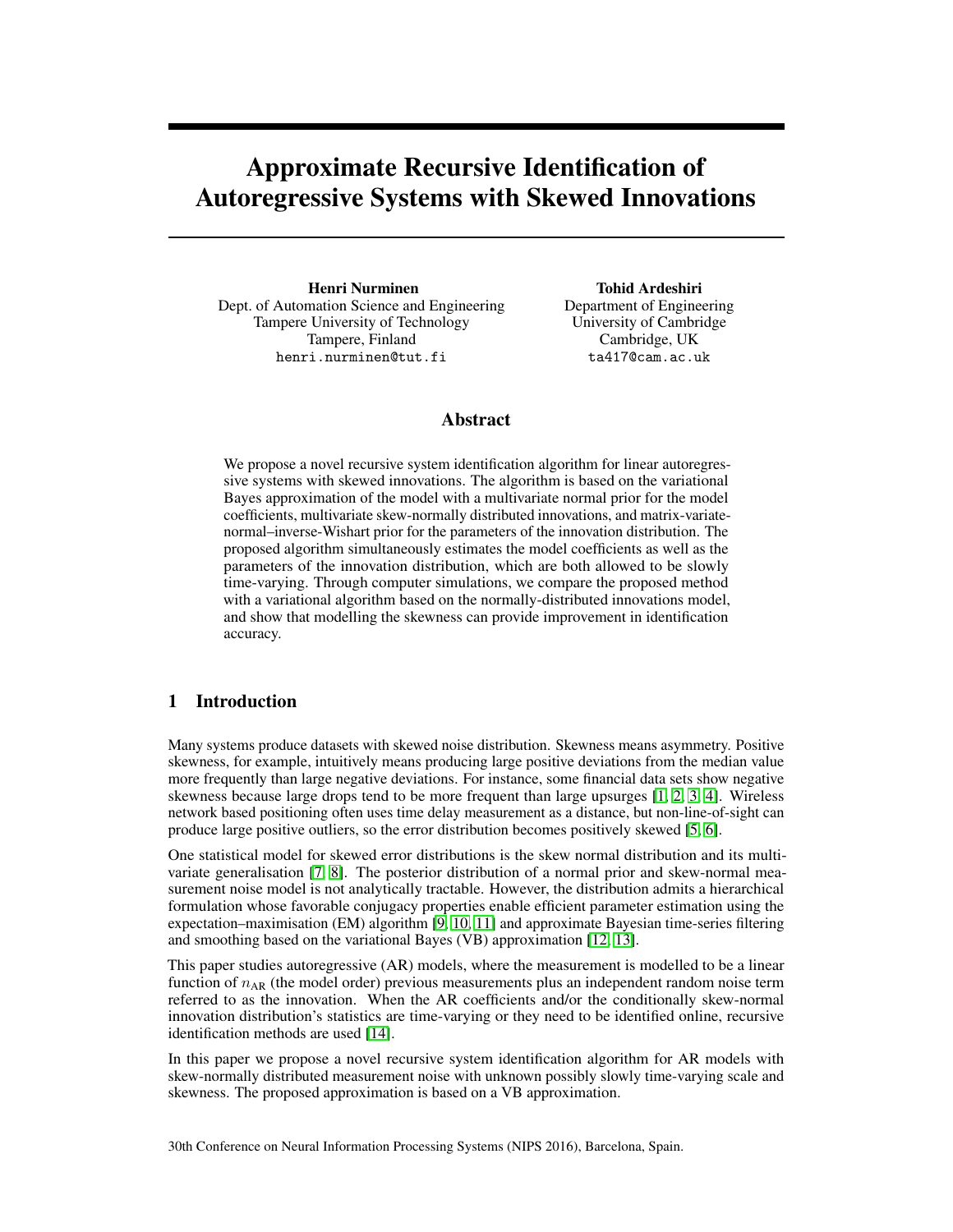#### 2 Problem formulation

Skew normal distribution is an asymmetric generalization of the normal distribution originally proposed by Azzalini [\[7\]](#page-4-6). Its multivariate version was later introduced by Azzalini and Dalla Valle [\[8\]](#page-4-7). The version that is used in this report is the canonical fundamental skew normal distribution (CFUSN) introduced by Arellano Valle and Genton [\[15\]](#page-4-14). However, we adopt a different parametrization following the guidelines of the canonical fundamental skew t-distribution's parametrization in [\[16\]](#page-4-15) to obtain a suitable analytical tractability. The probability density function (PDF) of this skew normal distribution  $z \sim SN(\mu, R, \Delta)$  is

$$
p(z) = 2^{n_z} \, \mathcal{N}(z; \mu - \Delta \sqrt{\frac{2}{\pi}} \mathbf{1}, \Omega) \, F_{\mathcal{N}}(\Delta^{\mathcal{T}} \Omega^{-1}(z - \mu + \Delta \sqrt{\frac{2}{\pi}} \mathbf{1}); 0, I - \Delta^{\mathcal{T}} \Omega^{-1} \, \Delta), \tag{1}
$$

where 1 is a vector of ones,  $\mu$  is a location parameter,  $\Omega = R + \Delta \Delta^{T}$ , and  $F_{N}$  is the cumulative distribution function of the multivariate normal distribution.  $R \in \mathbb{R}^{n_z \times n_z}$  (symmetric positivedefinite, spd) and  $\Delta \in \mathbb{R}^{n_z \times n_z}$  are shape matrices that determine the scale and skewness, and the sign and structure of ∆ determine the direction of skewness as explained in [\[16\]](#page-4-15). Examples of the PDF in negatively skewed, symmetric, and positively skewed cases are given in Fig. [1.](#page-1-0) The moments of this multivariate skew normal distribution given the shape matrices are

<span id="page-1-4"></span>
$$
\mathbb{E}[z] = \mu, \quad \mathbb{V}[z] = R + \frac{2}{\pi} \Delta \Delta^{\mathrm{T}}.
$$
 (2)

<span id="page-1-0"></span>Compared to the formulation of [\[16\]](#page-4-15), we shift the distribution with  $\Delta \sqrt{2/\pi} \mathbf{1}$  so that the mean of the distribution does not depend on  $\Delta$ . This ensures that the proposed algorithm identifies  $\Delta$  as a measure of skewness, not as a measure of location.



Figure 1: The PDFs of negatively-skewed, symmetric, and positively-skewed normal distributions. Each distribution has mean zero and variance one.

We formulate the AR coefficient estimation problem as the linear state-space model with the measurement noise being skew-normally distributed conditional on the unknown slowly-varying noise parameters  $R_k$  and  $\Delta_k$ 

<span id="page-1-1"></span>
$$
p(x_1) = N(x_1; x_{1|0}, P_{1|0})
$$
\n(3a)

$$
x_k = x_{k-1} + w_{k-1}, \quad w_{k-1} \stackrel{iid}{\sim} \mathcal{N}(0, Q_{k-1})
$$
 (3b)

$$
z_k = C_k x_k + e_k, \quad e_k \stackrel{iid}{\sim} \text{SN}(\mu, R_k, \Delta_k), \tag{3c}
$$

where  $x_k \in \mathbb{R}^{n_{AR}}$  is the vector of AR coefficients,  $Q_k \in \mathbb{R}^{n_{AR}\times n_{AR}}$  (spd) is the process noise covariance matrix that is assumed known and is thus an algorithm parameter,  $z_k \in \mathbb{R}^{n_z}$  is the measurement,  $C_k \in \mathbb{R}^{n_z \times n_{AR}} = \begin{bmatrix} z_{k-1} & z_{k-2} & \cdots & z_{k-n_{AR}} \end{bmatrix}$  is the measurement model matrix given by  $n_{AR}$  previous measurements, and  $\{w_k \in \mathbb{R}^{n_{AR}}\}_{k=1}^K$  and  $\{e_k \in \mathbb{R}^{n_z}\}_{k=1}^K$  are mutually independent process and measurement noise sequences.

#### 3 Proposed algorithm

#### 3.1 Measurement update

Conditional on the parameters  $R_k$  and  $\Delta_k$ , the skew-normal random variable  $e_k|R_k, \Delta_k \sim$  $SN(\mu, R_k, \Delta_k)$  has the hierarchical formulation [\[9\]](#page-4-8)

$$
e_k|u_k, R_k, \Delta_k \sim \mathcal{N}(\mu + \Delta_k(u_k - \sqrt{\frac{2}{\pi}}\mathbf{1}), R_k)
$$
\n(4a)

<span id="page-1-3"></span><span id="page-1-2"></span>
$$
u_k \sim \mathcal{N}_+(0, I),\tag{4b}
$$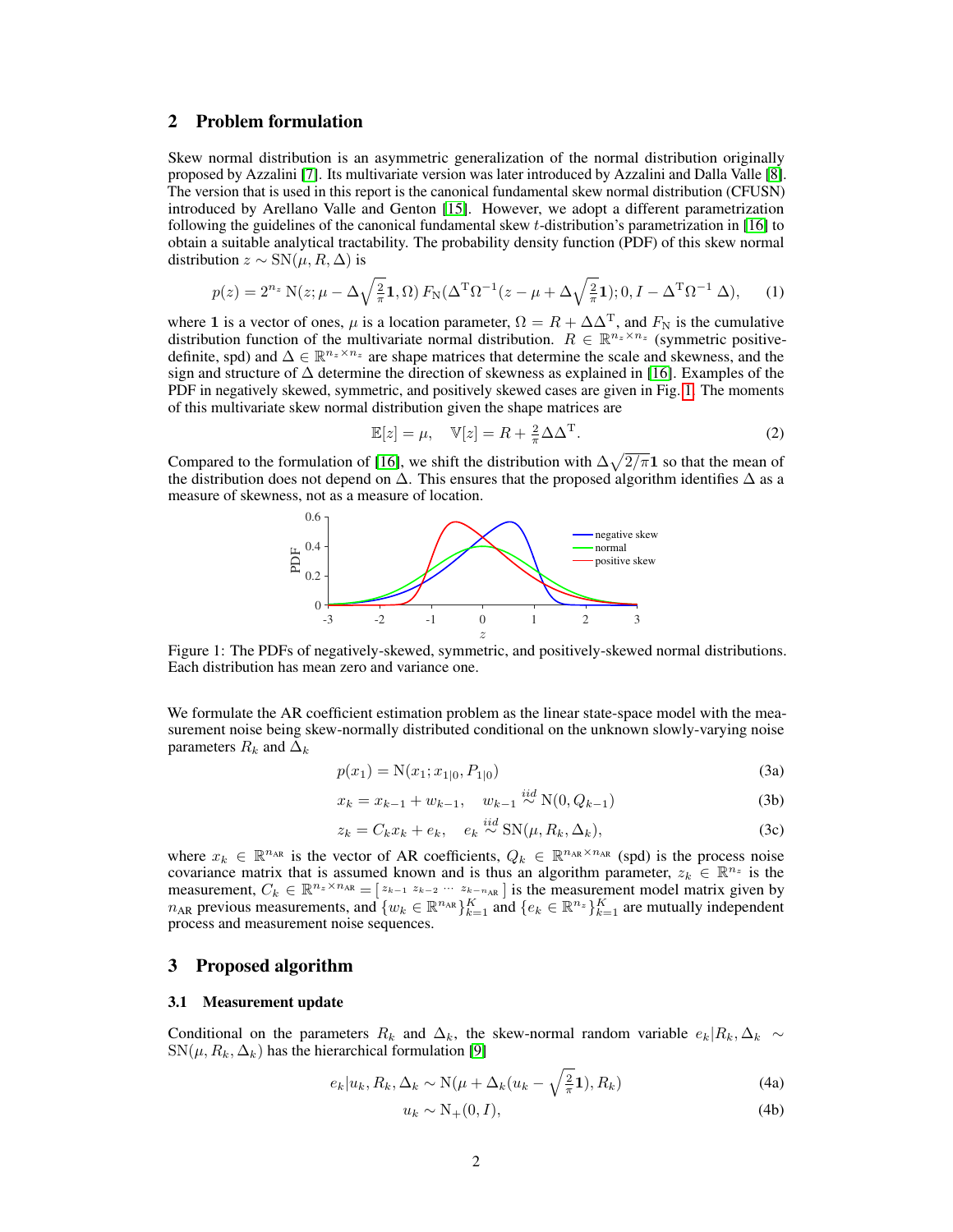where  $N_{+}$  is the multivariate normal distribution truncated into positive orthant. To obtain the necessary conjugacy properties, let us assign the matrix-variate-normal–inverse-Wishart (MVNIW) prior distribution to the joint random variable  $(R_k, \Delta_k)$ :

<span id="page-2-0"></span>
$$
p(R_k, \Delta_k) = \mathcal{N}(\Delta_k; \Delta_{k|k-1}, R_k \otimes V_{k|k-1}) \mathcal{IW}(R_k; \Psi_{k|k-1}, \nu_{k|k-1}),
$$
\n(5)

where  $\Delta_{k|k-1} \in \mathbb{R}^{n_z \times n_z}$ ,  $V_{k|k-1} \in \mathbb{R}^{n_z \times n_z}$  (spd),  $\Psi_{k|k-1} \in \mathbb{R}^{n_z \times n_z}$  (spd), and  $\nu_{k|k-1} \in (2n_z, \infty)$ are parameters of the prior distribution.  $N(X; M, U \otimes V)$  is the PDF of the matrix-variate normal distribution with mean M, and variance parameters U (among-row) and V (among-column) [\[17,](#page-4-16) Ch. 2], and IW(X;  $\Psi$ ,  $\nu$ ) is PDF of the inverse-Wishart distribution with scale-matrix  $\Psi$  and  $\nu$  degrees of freedom [\[17,](#page-4-16) Ch. 3].

The filtering posterior distribution  $p(x_k, u_k, R_k, \Delta_k | z_{1:k})$  of the model defined by [\(3\)](#page-1-1) and [\(5\)](#page-2-0) is not analytically tractable. Our solution is to use a variational Bayesian approximation, where we find the functions  $q_{x,u}(x_k, u_k)$  and  $q_{R,\Delta}(R_k, \Delta_k)$  such that the reversed Kullback–Leibler divergence (KLD)

<span id="page-2-2"></span>
$$
D_{KL}(q_{x,u}(x_k, u_k) q_{R,\Delta}(R_k, \Delta_k) \| p(x_k, u_k, R_k, \Delta_k | z_{1:k}) \tag{6}
$$

<span id="page-2-1"></span>is minimised, where  $D_{KL}(q||p) = \int q(x) \log(\frac{q(x)}{p(x)}) dx$ . In general there is no exact analytical solution for  $(q_{x,u}, q_{R,\Delta})$ , but the iteration of

$$
\log q_{x,u}(x_k, u_k) \leftarrow \mathbb{E}_{q_{R,\Delta}}, [\log p(z_k, x_k, u_k, R_k, \Delta_k | z_{1:k-1})] + c_{x,u} \tag{7a}
$$

$$
\log q_{R,\Delta}(R_k,\Delta_k) \leftarrow \mathbb{E}_{q_{x,u}}[\log p(z_k,x_k,u_k,R_k,\Delta_k|z_{1:k-1})] + c_{R,\Delta} \tag{7b}
$$

always reduces the KLD [\(6\)](#page-2-1) and for many models gives a sequence that converges towards the optimal functions  $(q_{x,u}, q_{R,\Delta})$  [\[18,](#page-4-17) Chapter 10][\[19\]](#page-4-18). The expected values on the right hand sides of [\(7\)](#page-2-2) are taken with respect to the current  $q_{x,u}$  and  $q_{R,\Delta}$ , and  $c_{x,u}$  and  $c_{R,\Delta}$  are constants with respect to the variables  $(x_k, u_k)$ , and  $(R, \Delta)$ , respectively.

Thanks to the chosen prior distribution structure [\(5\)](#page-2-0), the update [\(7b\)](#page-1-2) has a closed form solution that preserves the functional form of the prior, and the moments of the distribution required by other computations are also analytically tractable. The analytical solution of the update [\(7a\)](#page-1-3) is a multivariate normal distribution truncated by multiple linear constraints. The mean and covariance matrix of this distribution can be approximated using the sequential truncation algorithm [\[20,](#page-5-0) [21,](#page-5-1) [13\]](#page-4-12). The distribution  $q_{x,u}(x_k, u_k)$  is then approximated by the unconstrained multivariate normal distribution with the obtained moments

$$
q_{x,u}(x_k, u_k) \approx \mathcal{N}\left(\left[\begin{smallmatrix} x_k \\ u_k \end{smallmatrix}\right]; \xi_{k|k}, \Xi_{k|k}\right),\tag{8}
$$

where  $\xi_{k|k}$  and  $\Xi_{k|k}$  are the mean and covariance matrix given by the sequential truncation algorithm. Normal marginal posterior approximation for  $x_k$  guarantees that we get a recursive algorithm. The approximative filtering posterior of  $(R_k, \Delta_k)$  is the MVNIW distribution

$$
q_{R,\Delta}(R_k,\Delta_k) = \mathcal{N}(\Delta_k;\Delta_{k|k},R_k \otimes V_{k|k}) \mathcal{IW}(R_k;\Psi_{k|k},\nu_{k|k}),
$$
\n(9)

whose required moments are analytically tractable when  $\nu_{k|k} > 2n_z$  as shown in Appendix [A.](#page-6-0)

#### <span id="page-2-4"></span>3.2 Time update

The marginal distribution of the AR coefficient vector  $x_k$  in the posterior approximation  $N\left(\begin{bmatrix} x_k \\ u_k \end{bmatrix}; \xi_{k|k}, \Xi_{k|k}\right) \cdot q_{R,\Delta}(R_k, \Delta_k)$  is a normal distribution and the state transition [\(3b\)](#page-1-4) is linear and Gaussian. Thus, the filter prediction becomes the standard Kalman filter prediction and the prediction distribution is normal.

The dynamical model of the model parameters  $p(R_k, \Delta_k|R_{k-1}, \Delta_{k-1})$  is typically unknown and/or intractable. Therefore, we adopt the forgetting factor update, which provides the maximum-entropy solution given the KLD from the previous posterior [\[22,](#page-5-2) [23\]](#page-5-3). Thus, the used prediction density given the MVNIW approximation of the previous posterior and the forgetting factor  $\gamma \in (0,1]$  is

<span id="page-2-3"></span>
$$
\hat{p}(R_k, \Delta_k | y_{1:k-1}) \propto \mathcal{N}(\Delta_k; \Delta_{k-1|k-1}, R_k \otimes \frac{1}{\gamma} V_{k-1|k-1}) \times \mathcal{IW}(R_k; \gamma \Psi_{k-1|k-1}, \gamma \nu_{k-1|k-1} + (1-\gamma) \cdot 2n_z).
$$
\n(10)

where the term  $(1-\gamma) \cdot 2n_z$  guarantees that the resulting inverse-Wishart distribution is well-defined and has an expectation value.

The details of the proposed recursive identification algorithm including the prediction equations implied by the time update [\(10\)](#page-2-3) are given in Appendix [B.](#page-10-0)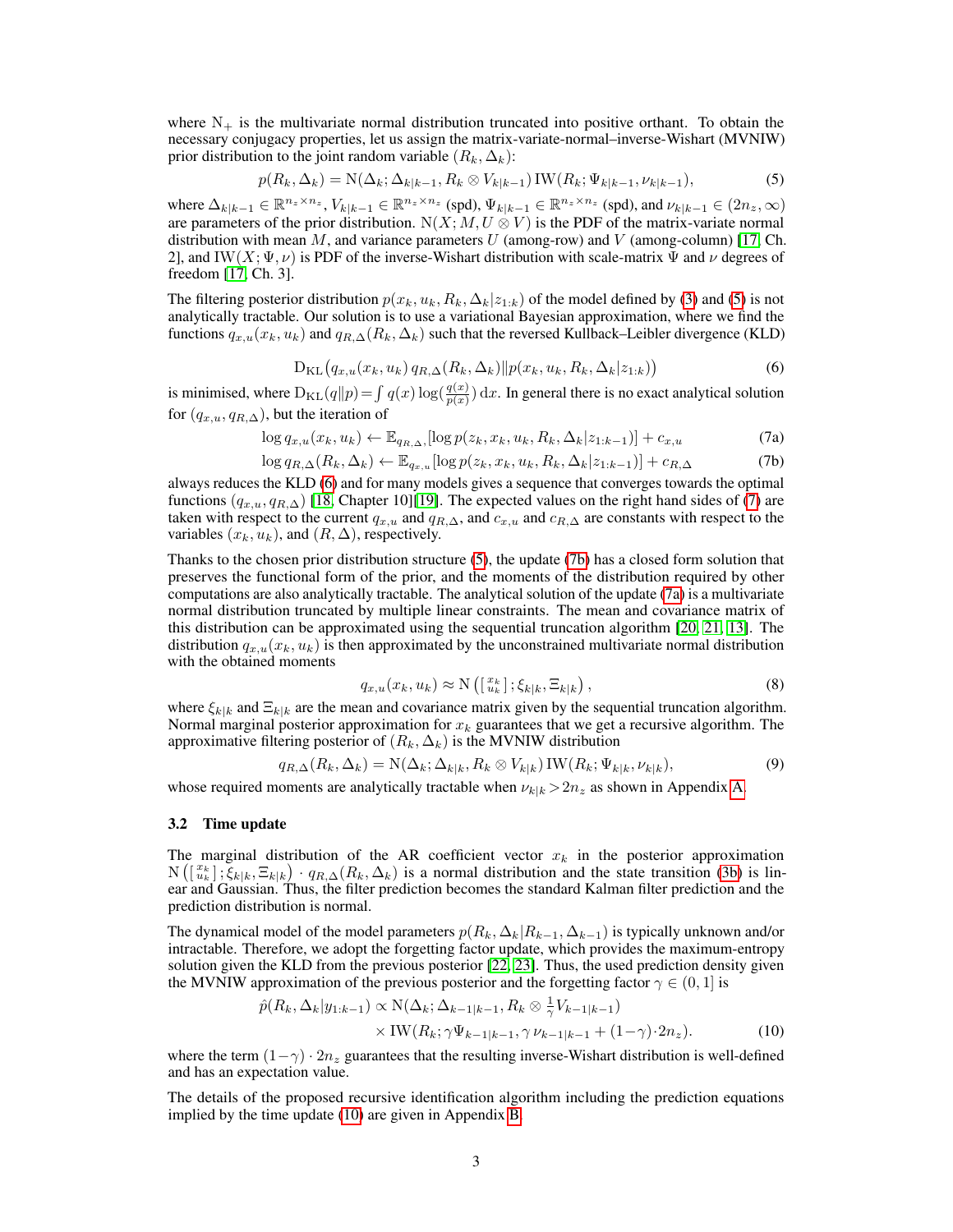#### 4 Simulated example

We simulated 1000 Monte Carlo replications of the AR model with 25 AR coefficients with  $n_z = 2$ dimensional skew-normally distributed innovations with parameters  $R = 0.1^2 \cdot I$  and  $\Delta = \begin{bmatrix} 2 & 0 \\ 1 & 2 \end{bmatrix}$ . Thus, the true distribution has high positive skewness. The true coefficients were simulated by generating the zeros of the characteristic polynomial from the uniform distribution unif( $-1, 1$ ). The number of AR coefficients was assumed known. The initial prior covariance matrix for the AR coefficient vector was given by the 1st order stable spline kernel  $[P_{1|0}]_{i,j} = \frac{30-1}{3} 0.5^{\max(i-1,j-1)}$ , and the process noise covariance was chosen as  $[Q_{k-1}]_{i,j} = (\frac{1}{\gamma} - 1) \max(\text{diag}(P_{k-1|k-1})) \cdot 0.5^{\max(i-1,j-1)}$  to preserve the stable kernel form of the prior [\[24,](#page-5-4) [25\]](#page-5-5).

The proposed method is compared with the Gaussian variational Bayes filter for slowly-drifting noise proposed by Agamennoni et al in [\[26\]](#page-5-6). The skew-normal based identification method was given the positive direction of the skewness by using the initial prior

$$
p(R_1, \Delta_1) = \mathcal{N}(\Delta_1; \sqrt{\frac{\pi}{2}} \frac{1}{2} I, R_1 \otimes I) \mathcal{IW}(R_1; \frac{\nu_{1|0} - 3}{2} I, \nu_{1|0}), \tag{11}
$$

where  $\nu_{1|0} = 4+10^{-10}$ . That is, the variance is divided equally between the symmetric and skewed component in the sense that  $\mathbb{E}[R_1^{-1}]^{-1} = \mathbb{E}[\Delta_1]^2 \frac{2}{\pi} = \frac{1}{2}I$ . The normal distribution based method was given the initial prior

$$
p(R_1) = \text{IW}(R_1; (\nu_{1|0} - 3)I, \nu_{1|0}).\tag{12}
$$

The forgetting factor value used with both the methods was  $\gamma = 0.975$ , and the number of VB iterations was 10. Fig. [2](#page-3-0) shows the relative difference of the identification error

<span id="page-3-1"></span>
$$
\epsilon_k = \sqrt{\sum_{i=1}^{n_{\text{AR}}} (x_{k|k} - (x_k)_{\text{true}})^2}
$$
 (13)

as a function of the fed number of measurements. The figure shows that the skew-normal based identification method gives a lower median error than the normal distribution based, and the relative differences increase as the number of measurements increase. Fig. [2](#page-3-0) shows that after 10.000 measurements, the skew-normal based method is more accurate in about 95 % of the cases and gives at least 25 % lower identification error in most of the simulations.

<span id="page-3-0"></span>

Figure 2: The proposed algorithm is more accurate than the normal distribution based algorithm in 95 % of the simulations, and in most of the simulations the error [\(13\)](#page-3-1) is reduced by more than 25 %.

### 5 Conclusions

We proposed a novel recursive estimation algorithm for identifying the model coefficients and innovation distribution parameters of autoregressive models with skew-normally distributed innovations. Both model coefficients and innovation distribution parameters can be slowly time-varying. Our computer simulation showed that modelling skewness can improve the accuracy of identification.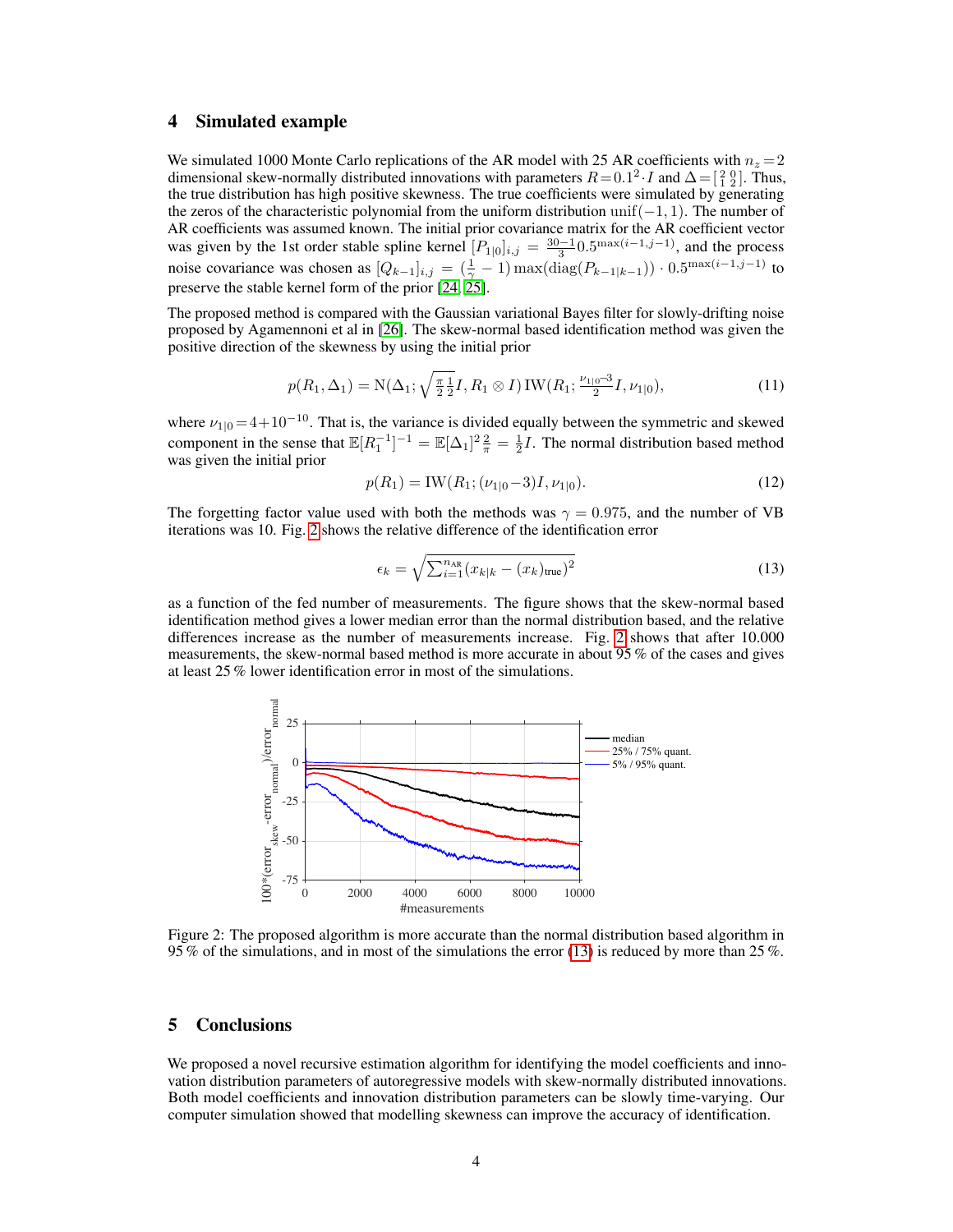#### Acknowledgments

H. Nurminen receives funding from Tampere University of Technology Graduate School, Nokia Technologies Oy, the Foundation of Nokia Corporation, and Tekniikan edistämissäätiö.

T. Ardeshiri receives funding from Swedish research council's (VR) project Scalable Kalman filters, and from Jaguar Land Rover (JLR), Whitley, UK.

#### References

- <span id="page-4-0"></span>[1] C. R. Harvey and A. Siddique, "Autoregressive conditional skewness," *The Journal of Financial and Quantitative Analysis*, vol. 34, pp. 465–487, December 1999.
- <span id="page-4-1"></span>[2] E. Jondeau and M. Rockinger, "Conditional volatility, skewness, and kurtosis: existence, persistence, and comovements," *Journal of Economic Dynamics and Control*, vol. 27, pp. 1699–1737, 2003.
- <span id="page-4-2"></span>[3] P. Christofferssen, S. Heston, and K. Jacobs, "Option valuation with conditional skewness," *Journal of Econometrics*, vol. 131, pp. 253–284, 2006.
- <span id="page-4-3"></span>[4] G. Tsiotas, "On generalised asymmetric stochastic volatility models," *Computational Statistics and Data Analysis*, vol. 56, pp. 151–172, 2012.
- <span id="page-4-4"></span>[5] K. Kaemarungsi and P. Krishnamurthy, "Analysis of WLAN's received signal strength indication for indoor location fingerprinting," *Pervasive and Mobile Computing*, vol. 8, no. 2, pp. 292–316, 2012. Special Issue: Wide-Scale Vehicular Sensor Networks and Mobile Sensing.
- <span id="page-4-5"></span>[6] H. Nurminen, T. Ardeshiri, R. Piché, and F. Gustafsson, "A NLOS-robust TOA positioning filter based on a skew-t measurement noise model," in *International Conference on Indoor Positioning and Indoor Navigation (IPIN)*, pp. 1–7, October 2015.
- <span id="page-4-6"></span>[7] A. Azzalini, "A class of distributions which includes the normal ones," *Scandinavian Journal of Statistics*, vol. 12, no. 2, pp. 171–178, 1985.
- <span id="page-4-7"></span>[8] A. Azzalini and A. Dalla Valle, "The multivariate skew-normal distribution," *Biometrika*, vol. 83, no. 4, pp. 715–726, 1996.
- <span id="page-4-8"></span>[9] T. I. Lin, "Maximum likelihood estimation for multivariate skew normal mixture models," *Journal of Multivariate Analysis*, vol. 100, pp. 257–265, 2009.
- <span id="page-4-9"></span>[10] S. Lee and G. J. McLachlan, "Finite mixtures of multivariate skew t-distributions: some recent and new results," *Statistics and Computing*, vol. 24, no. 2, pp. 181–202, 2014.
- <span id="page-4-10"></span>[11] H. J. Ho, S. Pyne, and T. I. Lin, "Maximum likelihood inference for mixtures of skew student-t-normal distributions through practical EM-type algorithms," *Statistics and Computing*, vol. 22, pp. 287–299, 2012.
- <span id="page-4-11"></span>[12] H. Nurminen, T. Ardeshiri, R. Piché, and F. Gustafsson, "Robust inference for state-space models with skewed measurement noise," *IEEE Signal Processing Letters*, vol. 22, pp. 1898–1902, November 2015.
- <span id="page-4-12"></span>[13] H. Nurminen, T. Ardeshiri, R. Piché, and F. Gustafsson, "Skew-t filter and smoother with improved covariance matrix approximation." Available online at <http://arxiv.org/abs/1608.07435>, August 2016.
- <span id="page-4-13"></span>[14] L. Ljung, "Recursive identification algorithms," *Circuits, Systems, and Signal Processing*, vol. 21, no. 1, pp. 57–68, 2002.
- <span id="page-4-14"></span>[15] R. B. Arellano-Valle and M. G. Genton, "On fundamental skew distributions," *Journal of Multivariate Analysis*, no. 96, pp. 93–116, 2005.
- <span id="page-4-15"></span>[16] S. X. Lee and G. J. McLachlan, "Finite mixtures of canonical fundamental skew t-distributions – the unification of the restricted and unrestricted skew t-mixture models," *Statistics and Computing*, no. 26, pp. 573–589, 2016.
- <span id="page-4-16"></span>[17] A. K. Gupta and D. K. Nagar, *Matrix variate distributions*. Boca Raton, FL: Chapman & Hall/CRC, 2000.
- <span id="page-4-17"></span>[18] C. M. Bishop, *Pattern Recognition and Machine Learning*. Springer, 2007.
- <span id="page-4-18"></span>[19] D. G. Tzikas, A. C. Likas, and N. P. Galatsanos, "The variational approximation for Bayesian inference," *IEEE Signal Processing Magazine*, vol. 25, pp. 131–146, Nov. 2008.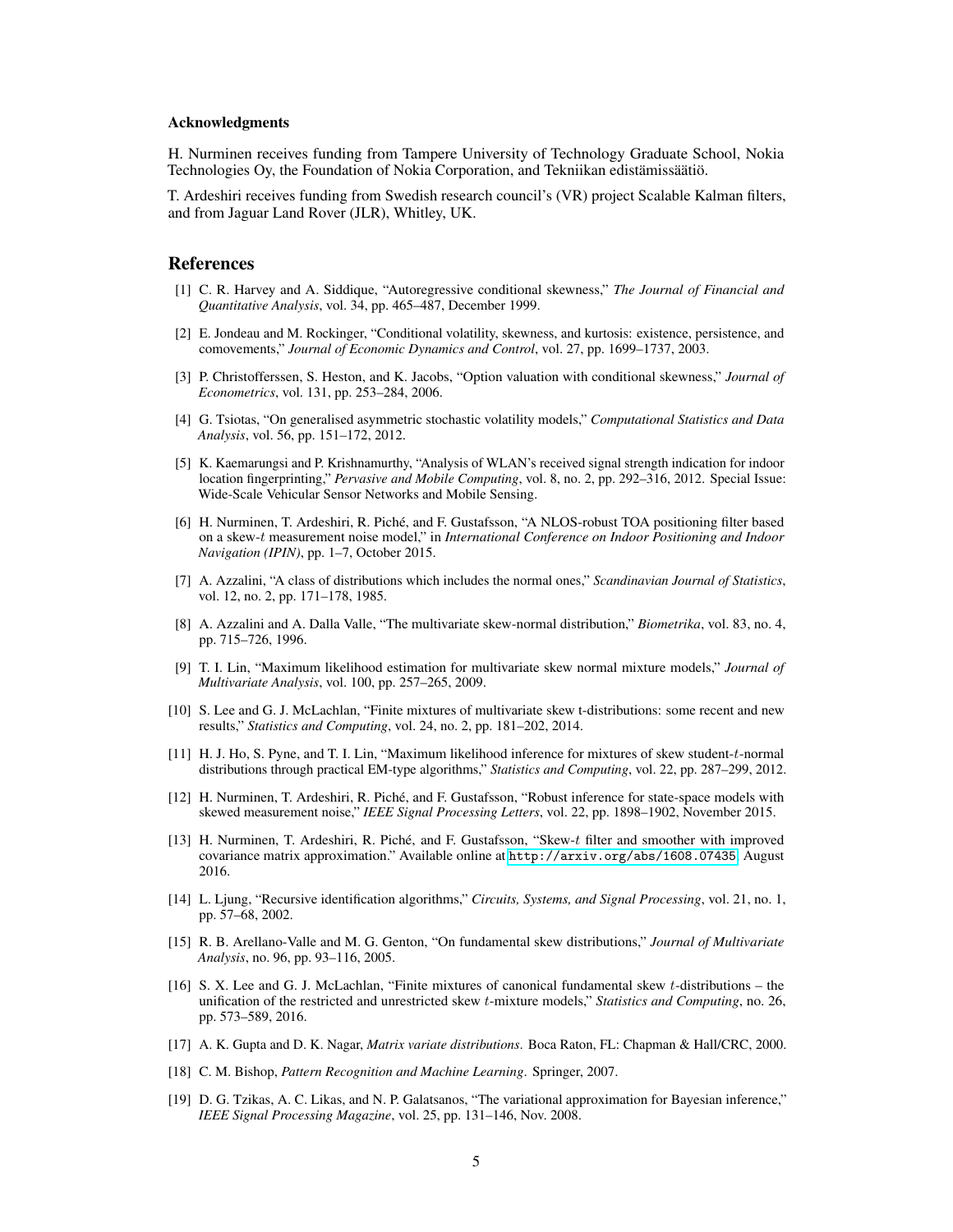- <span id="page-5-0"></span>[20] T. Perälä and S. Ali-Löytty, "Kalman-type positioning filters with floor plan information," in *6th International Conference on Advances in Mobile Computing and Multimedia (MoMM)*, pp. 350–355, 2008.
- <span id="page-5-1"></span>[21] D. J. Simon and D. L. Simon, "Constrained Kalman filtering via density function truncation for turbofan engine health estimation," *International Journal of Systems Science*, vol. 41, no. 2, pp. 159–171, 2010.
- <span id="page-5-2"></span>[22] M. Kárný and K. Dedecius, "Approximate Bayesian recursive estimation: On approximation errors," tech. rep., ÚTIA AV ČR, January 2012.
- <span id="page-5-3"></span>[23] E. Özkan, V. Šmídl, S. Saha, C. Lundquist, and F. Gustafsson, "Marginalized adaptive particle filtering for nonlinear models with unknown time-varying noise parameters," *Automatica*, vol. 49, 2013.
- <span id="page-5-4"></span>[24] G. Pillonetto and G. De Nicolao, "A new kernel-based approach for linear system identification," *Automatica*, vol. 46, pp. 81–93, 2010.
- <span id="page-5-5"></span>[25] T. Chen, H. Ohlsson, and L. Ljung, "On the estimation of transfer functions, regularizations and Gaussian processes–revisited," *Automatica*, vol. 48, pp. 1525–1535, 2012.
- <span id="page-5-6"></span>[26] G. Agamennoni, J. Nieto, and E. Nebot, "Approximate inference in state-space models with heavy-tailed noise," *IEEE Transactions on Signal Processing*, vol. 60, pp. 5024–5037, October 2012.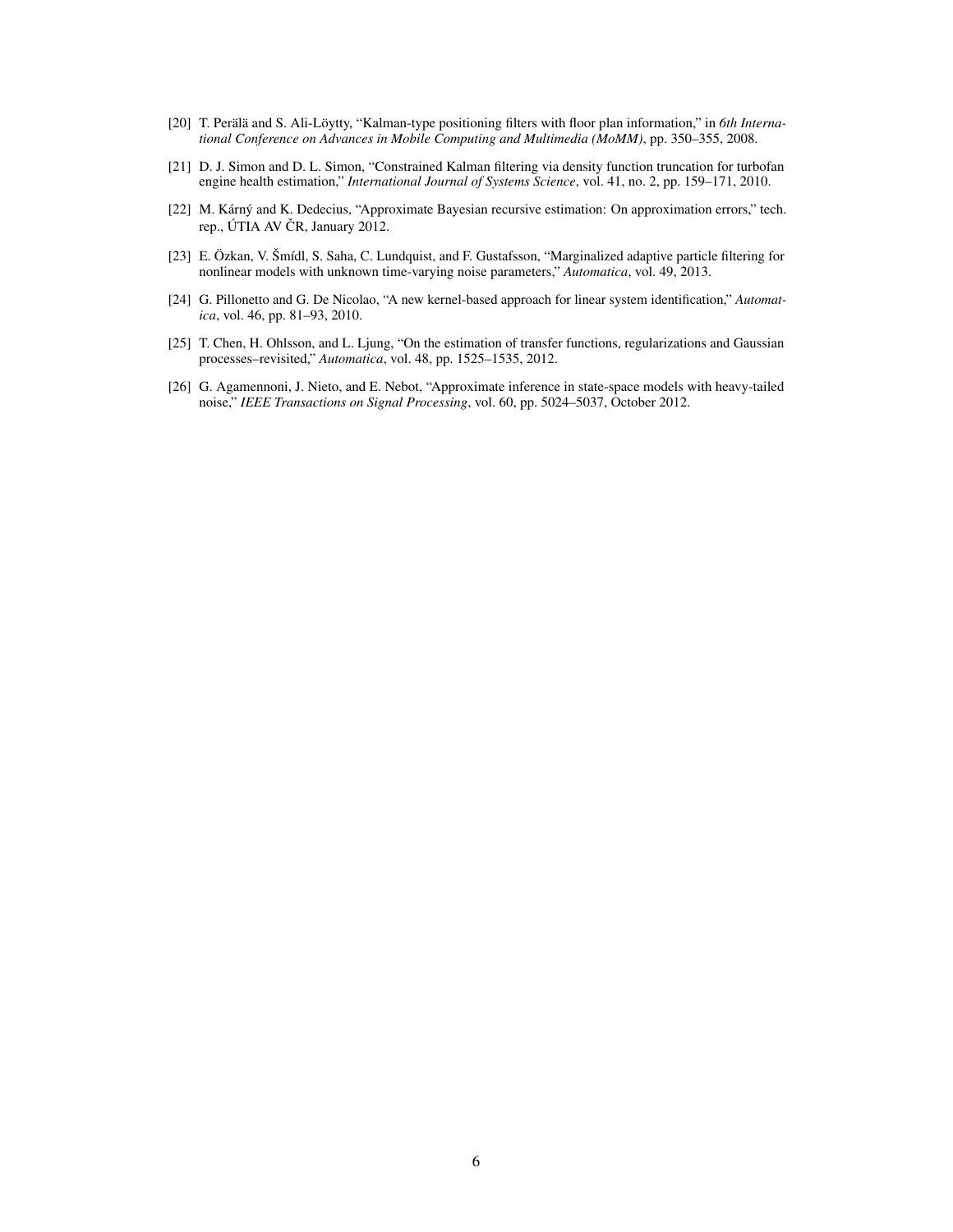# Appendices

#### <span id="page-6-0"></span>A Variational solution of the measurement update

Our variational solution uses this hierarchical formulation of the measurement noise model:

$$
z_k | x_k, u_k, R_k, \Delta_k \sim \mathcal{N}(C_k x_k + \Delta_k (u_k - \sqrt{\frac{2}{\pi}} \mathbf{1}), R_k), \tag{14a}
$$

$$
u_k \sim \mathcal{N}_+(0, I),\tag{14b}
$$

$$
\Delta_k | R_k \sim \mathcal{N}(\Delta_{k|k-1}, R_k \otimes V_{k|k-1}), \tag{14c}
$$

$$
R_k \sim \text{IW}(\Psi_{k|k-1}, \nu_{k|k-1}),\tag{14d}
$$

where  $z_k \in \mathbb{R}^{n_z}$  is the measurement,  $u_k \in \mathbb{R}^{n_z}$  is the skewness variable vector, and  $\Delta_{k|k-1} \in$  $\mathbb{R}^{n_z \times n_z}$ ,  $V_{k|k-1} \in \mathbb{R}^{n_z \times n_z}$  (spd),  $\Psi_{k|k-1} \in \mathbb{R}^{n_z \times n_z}$  (spd), and  $\nu_{k|k-1} > 2n_z$  are the parameters of the joint prior distribution of  $\Delta_k$  and  $R_k$ . The prior of  $\Delta_k$  and  $R_k$  is implied by the previous filtering posterior and the time update step (filter prediction) that is explained in section [3.2.](#page-2-4)

The derivations for the variational solution [\(7\)](#page-2-2) are given in Sections [A.1](#page-6-1) and [A.2.](#page-8-0) For brevity all constant values are denoted by  $c$  in the derivation. The logarithm of the full filtering distribution which is needed for the derivations is

$$
\log p(z_k, x_k, u_k, R_k, \Delta_k | z_{1:k-1})
$$
  
=  $-\frac{1}{2} (z_k - C_k x_k - \Delta_k (u_k - \sqrt{\frac{2}{\pi}} \mathbf{1}))^{\mathrm{T}} R_k^{-1} (z_k - C_k x_k - \Delta_k (u_k - \sqrt{\frac{2}{\pi}} \mathbf{1}))$   
 $-\frac{1}{2} (x_k - x_{k|k-1})^{\mathrm{T}} P_{k|k-1}^{-1} (x_k - x_{k|k-1}) - \frac{1}{2} u_k^{\mathrm{T}} u_k$   
 $-\frac{1}{2} \mathrm{Tr} \{ (\Delta_k - \Delta_{k|k-1}) V_{k|k-1}^{-1} (\Delta_k - \Delta_{k|k-1})^{\mathrm{T}} R_k^{-1} \}$   
 $-\frac{\nu_{k|k-1} + 1}{2} \log \det(R_k) - \frac{1}{2} \mathrm{Tr} \{ \Psi_{k|k-1} R_k^{-1} \} + c, \quad u \ge 0,$  (15)

where  $x_{k|k-1}$  and  $P_{k|k-1}$  are the mean and covariance matrix of the current predictive distribution, and  $\text{Tr}\{\cdot\}$  is the matrix trace.

#### <span id="page-6-1"></span>**A.1** Derivations for  $q_{x,u}$

Using equation [\(7a\)](#page-1-3) we obtain

<span id="page-6-2"></span>
$$
\log q_{x,u}(x_k, u_k)
$$
\n
$$
= -\frac{1}{2} \mathbb{E}_{q_{R,\Delta}} \left[ (z_k - C_k x_k - \Delta_k (u_k - \sqrt{\frac{2}{\pi}} \mathbf{1}))^{\mathrm{T}} R_k^{-1} (z_k - C_k x_k - \Delta_k (u_k - \sqrt{\frac{2}{\pi}} \mathbf{1})) \right]
$$
\n
$$
- \frac{1}{2} (x_k - x_{k|k-1})^{\mathrm{T}} P_{k|k-1}^{-1} (x_k - x_{k|k-1}) - \frac{1}{2} u_k^{\mathrm{T}} u_k + c \qquad (16)
$$
\n
$$
= -\frac{1}{2} (z_k - C_k x_k - \Delta_{k|k} (u_k - \sqrt{\frac{2}{\pi}} \mathbf{1}))^{\mathrm{T}} R_{k|k}^{-1} (z_k - C_k x_k - \Delta_{k|k} (u_k - \sqrt{\frac{2}{\pi}} \mathbf{1}))
$$
\n
$$
- \frac{1}{2} (u_k - \sqrt{\frac{2}{\pi}} \mathbf{1})^{\mathrm{T}} (\mathbb{E}_{q_{R,\Delta}} [\Delta_k^{\mathrm{T}} R_k^{-1} \Delta_k] - \Delta_{k|k}^{\mathrm{T}} R_{k|k}^{-1} \Delta_{k|k}) (u_k - \sqrt{\frac{2}{\pi}} \mathbf{1})
$$
\n
$$
- \frac{1}{2} (x_k - x_{k|k-1})^{\mathrm{T}} P_{k|k-1}^{-1} (x_k - x_{k|k-1}) - \frac{1}{2} u_k^{\mathrm{T}} u_k + c \quad u_k \ge 0,
$$
\n(17)

where  $(R_{k|k}, \Delta_{k|k}) \triangleq (\mathbb{E}_{q_{R,\Delta}}[R_k^{-1}]^{-1}, \mathbb{E}_{q_{R,\Delta}}[\Delta_k])$  as well as the identity  $\mathbb{E}_{q_{R,\Delta}}[R_k^{-1}\Delta_k] =$  $R_{k|k}^{-1}\Delta_{k|k}$  are derived in Section [A.2.](#page-8-0) The inequality  $u_k \geq 0$  denotes that each element of the vector  $u_k$  is required to be greater or equal than zero. Further, in Section [A.2](#page-8-0) it is proved that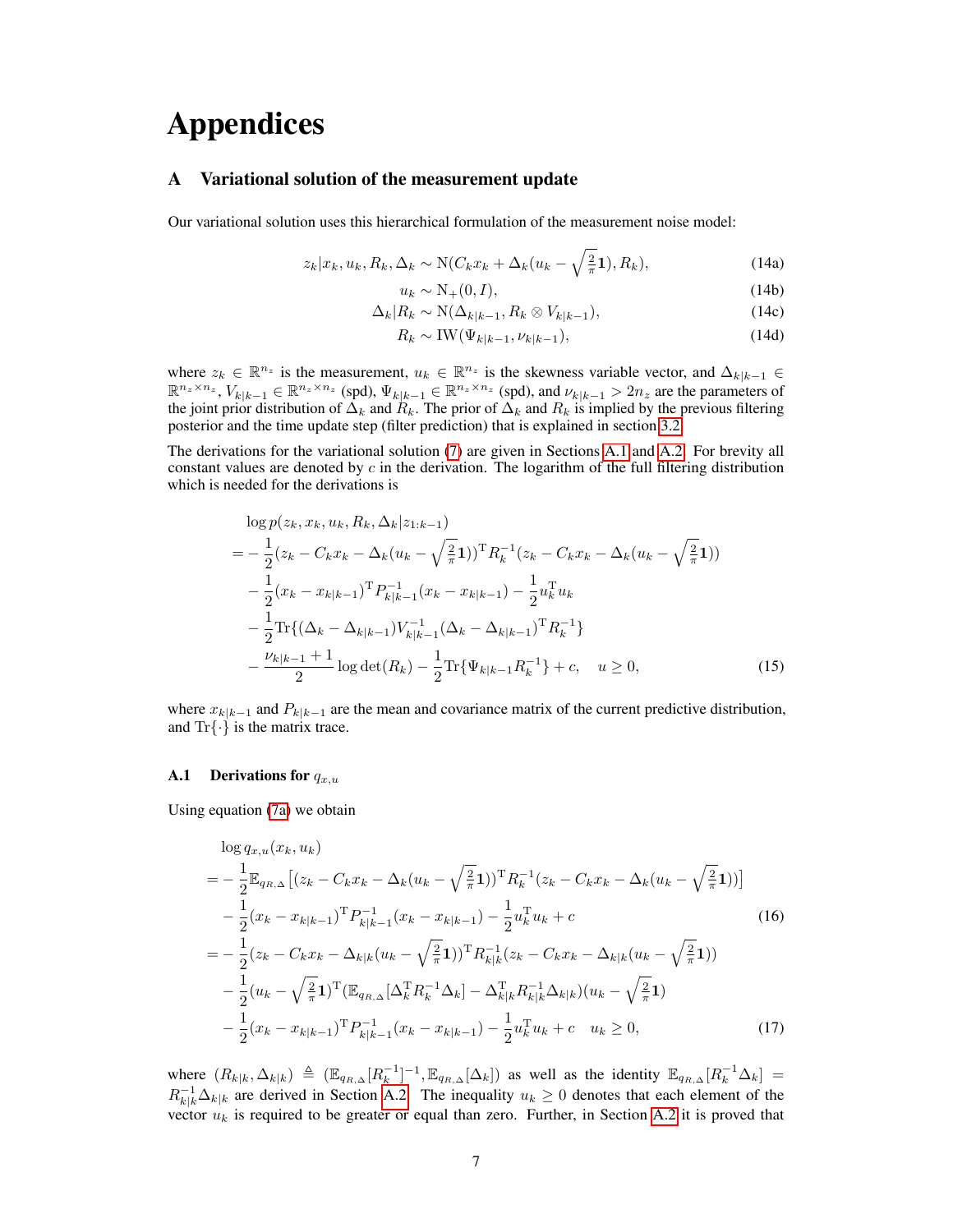$$
\mathbb{E}_{q_{R,\Delta}}[\Delta_k^{\mathrm{T}} R_k^{-1} \Delta_k] = n_z V_{k|k} + \Delta_{k|k}^{\mathrm{T}} R_{k|k}^{-1} \Delta_{k|k}
$$
, so Eq. (17) becomes

$$
\log q_{x,u}(x_k, u_k)
$$
\n
$$
= -\frac{1}{2}(z_k - C_k x_k - \Delta_{k|k}(u_k - \sqrt{\frac{2}{\pi}} \mathbf{1}))^{\mathrm{T}} R_{k|k}^{-1}(z_k - C_k x_k - \Delta_{k|k}(u_k - \sqrt{\frac{2}{\pi}} \mathbf{1}))
$$
\n
$$
- \frac{n_z}{2}(u_k - \sqrt{\frac{2}{\pi}} \mathbf{1})^{\mathrm{T}} V_{k|k}(u_k - \sqrt{\frac{2}{\pi}} \mathbf{1})
$$
\n
$$
- \frac{1}{2}(x_k - x_{k|k-1})^{\mathrm{T}} P_{k|k-1}^{-1}(x_k - x_{k|k-1}) - \frac{1}{2} u_k^{\mathrm{T}} u_k + c
$$
\n
$$
= -\frac{1}{2}(z_k + \Delta_{k|k} \sqrt{\frac{2}{\pi}} \mathbf{1} - [C_k \Delta_{k|k}] [\frac{x_k}{u_k}])^{\mathrm{T}} R_{k|k}^{-1}(z_k + \Delta_{k|k} \sqrt{\frac{2}{\pi}} \mathbf{1} - [C_k \Delta_{k|k}] [\frac{x_k}{u_k}])
$$
\n
$$
- \frac{1}{2}([\frac{x_k}{u_k}] - \xi_{k|k-1})^{\mathrm{T}} \Xi_{k|k-1}^{-1}([\frac{x_k}{u_k}] - \xi_{k|k-1}) + c, \quad u_k \ge 0,
$$
\n(19)

where

$$
\Xi_{k|k-1} = \begin{bmatrix} P_{k|k-1} & 0 \\ 0 & (I + n_z V_{k|k})^{-1} \end{bmatrix},
$$
\n(20)

$$
\xi_{k|k-1} = \left[ \frac{x_{k|k-1}}{n_z \sqrt{\frac{2}{\pi}} (I + n_z V_{k|k})^{-1} V_{k|k} \mathbf{1}} \right]. \tag{21}
$$

Hence,

$$
q_{x,u}(x_k, u_k) \propto \mathcal{N}(z_k + \Delta_{k|k}\sqrt{\frac{2}{\pi}}\mathbf{1}; [C_k \Delta_{k|k}] [\begin{matrix} x_k \\ u_k \end{matrix}], R_{k|k}) \mathcal{N}([\begin{matrix} x_k \\ u_k \end{matrix}]; \xi_{k|k-1}, \Xi_{k|k-1}) \cdot [u_k \ge 0] \tag{22}
$$

$$
\propto \mathcal{N}(\left[\begin{array}{c} x_k \\ u_k \end{array}\right]; \hat{\xi}_{k|k}, \hat{\Xi}_{k|k}) \cdot [u_k \ge 0],\tag{23}
$$

where [ $\cdot$ ] is the Iverson bracket, and  $\xi_{k|k}$  and  $\Xi_{k|k}$  are the outputs of the Kalman filter update

$$
\widetilde{C}_k = [C_k \Delta_{k|k}], \tag{24}
$$
\n
$$
K = \overline{C} \widetilde{C} \widetilde{C} \widetilde{C} = \widetilde{C} \widetilde{C} \widetilde{C} \widetilde{C} \widetilde{C}
$$

$$
K_k = \Xi_{k|k-1} \widetilde{C}_k^{\mathrm{T}} (\widetilde{C}_k \Xi_{k|k-1} \widetilde{C}_k^{\mathrm{T}} + R_{k|k})^{-1},\tag{25}
$$

$$
\hat{\xi}_{k|k} = \xi_{k|k-1} + K_k(z_k + \Delta_{k|k}\sqrt{\frac{2}{\pi}}\mathbf{1} - \widetilde{C}_k\xi_{k|k-1}),
$$
\n(26)

$$
\widehat{\Xi}_{k|k} = (I - K_k \widetilde{C}_k) \Xi_{k|k-1}.
$$
\n(27)

To make the algorithm recursive, we approximate  $q_{x,u}$  with a multivariate normal distribution

$$
q_{x,u}(x_k, u_k) = \mathcal{N}(\begin{bmatrix} x_k \\ u_k \end{bmatrix}; \hat{\xi}_{k|k}, \hat{\Xi}_{k|k}) \cdot [ \! [ u_k \ge 0 ] \! ] \tag{28}
$$

<span id="page-7-0"></span>
$$
\approx \mathcal{N}\left(\left[\begin{smallmatrix} x_k \\ u_k \end{smallmatrix}\right]; \xi_{k|k}, \Xi_{k|k}\right),\tag{29}
$$

whose approximate mean and covariance matrix  $\xi_{k|k}$  and  $\Xi_{k|k}$  are obtained through approximate moment-matching. Our approach for approximating the moments is the sequential truncation algorithm [\[20,](#page-5-0) [21\]](#page-5-1)[\[13,](#page-4-12) Table I]. Let us denote the approximate distribution with  $\tilde{q}_{x,u}(x_k, u_k) \triangleq$  $N(\begin{bmatrix} x_k \\ u_k \end{bmatrix}; \xi_k, \Xi_{k|k}).$ 

In Section [A.2,](#page-8-0) certain moments of  $q_{x,u}$  are required. They are approximated as

$$
x_{k|k} \triangleq \mathbb{E}_{\widetilde{q}_{xu}}[x_k] = [\xi_{k|k}]_{1:n_x},\tag{30}
$$

$$
P_{k|k} \triangleq \mathbb{V}_{\widetilde{q}_{xu}}[x_k] = [\Xi_{k|k}]_{1:n_x,1:n_x},\tag{31}
$$

$$
u_{k|k} \triangleq \mathbb{E}_{\widetilde{q}_{xu}}[u_k] = [\xi_{k|k}]_{n_x + (1:n_z)},
$$
\n(32)

$$
U_{k|k} \triangleq \mathbb{V}_{\widetilde{q}_{xu}}[u_k] = [\Xi_{k|k}]_{n_x + (1:n_z), n_x + (1:n_z)},
$$
\n(33)

$$
\Upsilon_{k|k} \triangleq \mathbb{E}_{\widetilde{q}_{xu}}[x_k u_k^{\mathrm{T}}] - x_{k|k} u_{k|k}^{\mathrm{T}} = [\Xi_{k|k}]_{1:n_x, n_x + (1:n_z)},\tag{34}
$$

where  $n_x+(1:n_z)$  denotes  $(n_x+1):(n_x+n_z)$ .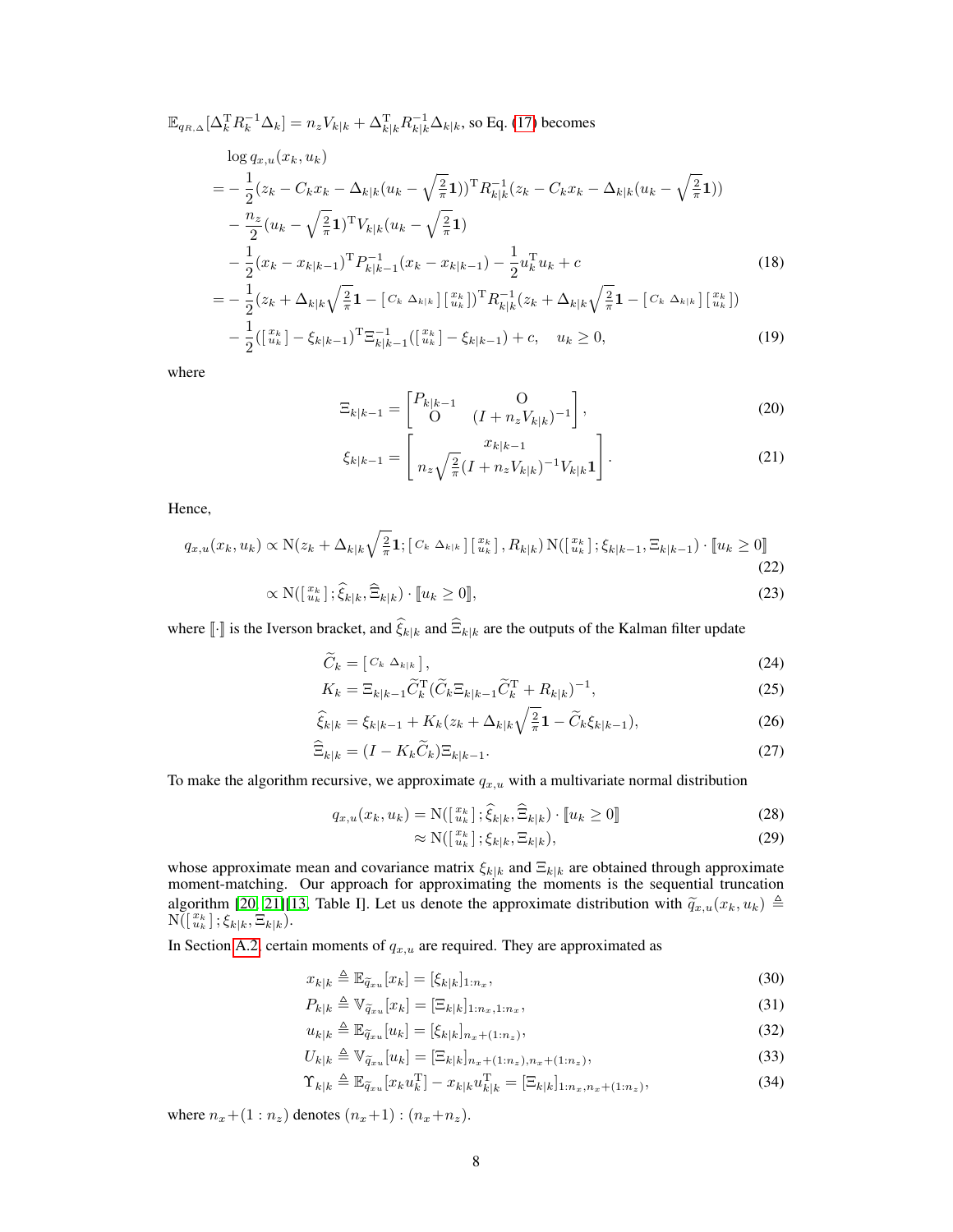## <span id="page-8-0"></span>A.2 Derivations for  $q_{R,\Delta}$

Using equation [\(7b\)](#page-1-2) and the approximation [\(29\)](#page-7-0) we obtain

$$
\log q_{R,\Delta}(R_{k},\Delta_{k}) = \mathbb{E}_{\tilde{q}_{x,u}} \left[ \log N(z_{k};C_{k}x_{k} + \Delta_{k}(u_{k} - \sqrt{\frac{2}{\pi}}1), R_{k}) \right]
$$
  
+ log N( $\Delta_{k};\Delta_{k|k-1},R_{k} \otimes V_{k|k-1}) + logIW(R_{k};\Psi_{k|k-1},\nu_{k|k-1}) + c \right]$ (35)  
=  $-\frac{1}{2} \log \det(R_{k})$   
 $-\frac{1}{2} \text{Tr} \left\{ \mathbb{E}_{\tilde{q}_{x,u}} \left[ (z_{k} - C_{k}x_{k} - \Delta_{k}(u_{k} - \sqrt{\frac{2}{\pi}}1))(z_{k} - C_{k}x_{k} - \Delta_{k}(u_{k} - \sqrt{\frac{2}{\pi}}1))^{T} \right] R_{k}^{-1} \right\}$   
 $-\frac{n_{z}}{2} \log \det(R_{k}) - \frac{1}{2} \text{Tr} \left\{ (\Delta_{k} - \Delta_{k|k-1})V_{k|k-1}^{-1} (\Delta_{k} - \Delta_{k|k-1})^{T} R_{k}^{-1} \right\}$   
 $-\frac{\nu_{k|k-1}}{2} \log \det(R_{k}) - \frac{1}{2} \text{Tr} \left\{ \Psi_{k|k-1}R_{k}^{-1} \right\} + c \right\}$   
=  $-\frac{\nu_{k|k-1}}{2} \log \det(R_{k})$   
 $-\frac{1}{2} \text{Tr} \left\{ (\Delta_{k}(U_{k|k} + (u_{k|k} - \sqrt{\frac{2}{\pi}}1)(u_{k|k} - \sqrt{\frac{2}{\pi}}1)^{T}) \Delta_{k}^{T} - (z_{k}(u_{k|k} - \sqrt{\frac{2}{\pi}}1)^{T} - C_{k}(\Upsilon_{k|k} + x_{k|k}(u_{k|k} - \sqrt{\frac{2}{\pi}}1)^{T}) ) \Delta_{k}^{T} - \Delta_{k}(z_{k}(u_{k|k} - \sqrt{\frac{2}{\pi}}1)^{T} - C_{k}(\Upsilon_{k|k} + x_{k|k}(u_{k|k} - \sqrt{\frac{2}{\pi}}1)^{T}) )^{T}$   
+  $(z_{k} - C_{k}x_{k$ 

$$
= -\frac{n_z}{2} \log \det(R_k) - \frac{1}{2} \text{Tr}\{ (\Delta_k - \Delta_{k|k}) V_{k|k}^{-1} (\Delta_k - \Delta_{k|k})^{\text{T}} R_k^{-1} \} - \frac{\nu_{k|k}}{2} \log \det(R_k) - \frac{1}{2} \text{Tr}\{ \Psi_{k|k} R_k^{-1} \}
$$
\n(39)

where

$$
V_{k|k} = (U_{k|k} + (u_{k|k} - \sqrt{\frac{2}{\pi}} \mathbf{1})(u_{k|k} - \sqrt{\frac{2}{\pi}} \mathbf{1})^{\mathrm{T}} + V_{k|k-1}^{-1})^{-1},\tag{40}
$$

$$
\Delta_{k|k} = ((z_k - C_k x_{k|k})(u_{k|k} - \sqrt{\frac{2}{\pi}} \mathbf{1})^{\mathrm{T}} - C_k \Upsilon_{k|k} + \Delta_{k|k-1} V_{k|k-1}^{-1}) V_{k|k},
$$
\n(41)  
\n
$$
\nu_{k|k} = \nu_{k|k-1} + 1,
$$
\n(42)

$$
\Psi_{k|k} = \Delta_{k|k-1} V_{k|k-1}^{-1} \Delta_{k|k-1}^{\mathrm{T}} - \Delta_{k|k} V_{k|k}^{-1} \Delta_{k|k}^{\mathrm{T}} + (z_k - C_k x_{k|k}) (z_k - C_k x_{k|k})^{\mathrm{T}} + C_k P_{k|k} C_k^{\mathrm{T}} + \Psi_{k|k-1}.
$$
\n(43)

Therefore,

$$
q_{R,\Delta}(R_k,\Delta_k) = \mathcal{N}(\Delta_k;\Delta_{k|k},R_k \otimes V_{k|k}) \mathcal{IW}(R_k;\Psi_{k|k},\nu_{k|k}). \tag{44}
$$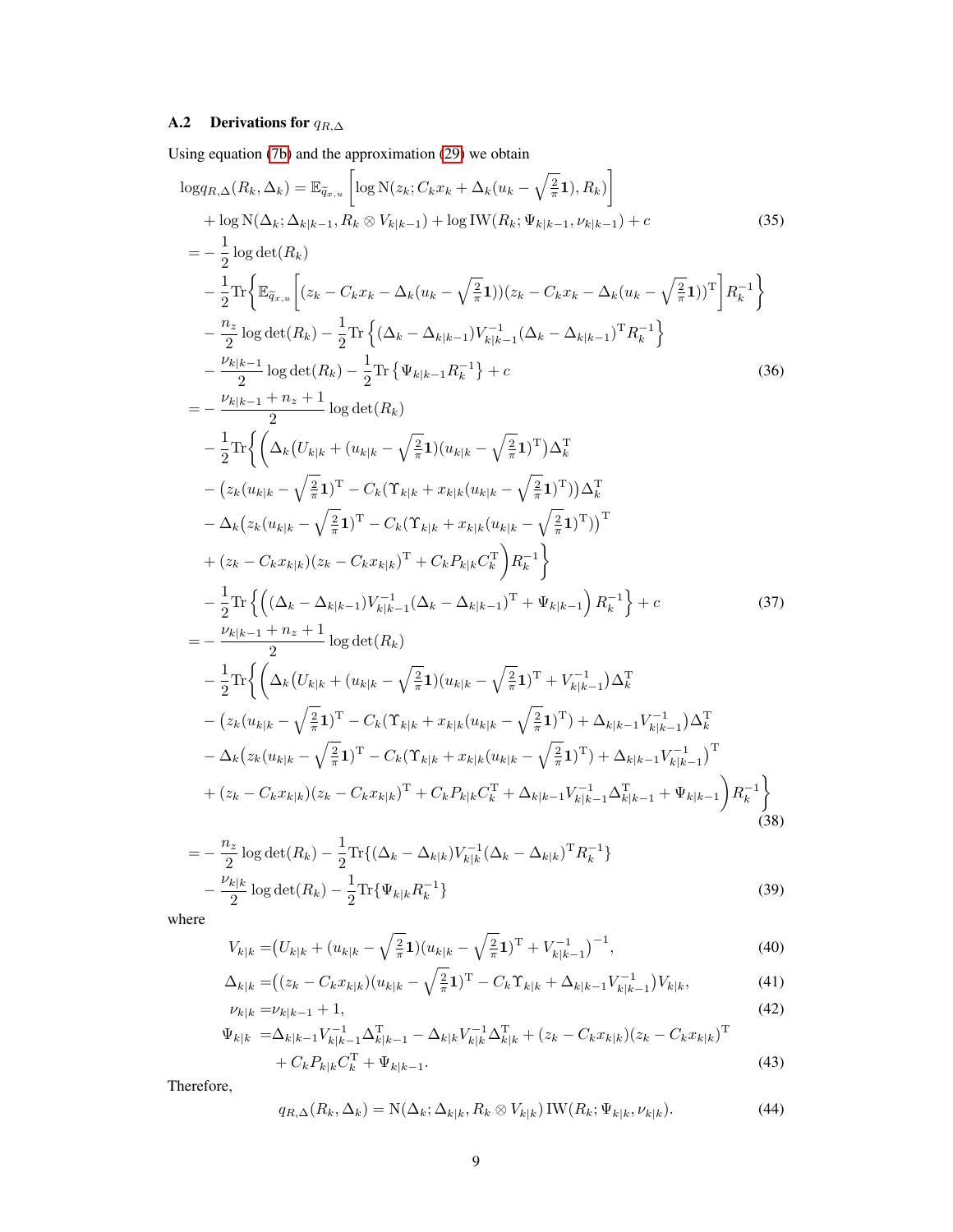The following moments are required for the derivations of Section [A.1:](#page-6-1)

<span id="page-9-0"></span>
$$
\mathbb{E}_{q_{R,\Delta}}[\Delta_k] = \Delta_{k|k},\tag{45}
$$

$$
R_{k|k} \triangleq \mathbb{E}_{q_{R,\Delta}}[R_k^{-1}]^{-1} = \frac{1}{\nu_{k|k} - n_z - 1} \Psi_{k|k}.
$$
 (46)

Eq. [\(46\)](#page-9-0) follows from the fact that  $R_k \sim \text{IW}(\Psi_{k|k}, \nu_{k|k})$  implies that  $R_k^{-1}$  is Wishart-distributed with shape matrix  $\Psi_{k|k}^{-1}$  and  $\nu_{k|k} - n_z - 1$  degrees of freedom [\[17,](#page-4-16) Ch. 3.4]. Furthermore,

$$
\mathbb{E}_{q_{R,\Delta}}[R_k^{-1}\Delta_k]
$$
\n
$$
= \iint R_k^{-1}\Delta_k \, \mathcal{N}(\Delta_k; \Delta_{k|k}, R_k \otimes V_{k|k}) \, \text{IW}(R_k; \Psi_{k|k}, \nu_{k|k}) \, \text{d}\Delta_k \, \text{d}R_k
$$
\n(47)

$$
= \int R_k^{-1} \Delta_{k|k} \operatorname{IW}(R_k; \Psi_{k|k}, \nu_{k|k}) \, \mathrm{d}R_k \tag{48}
$$

$$
= (\nu_{k|k} - n_z - 1)\Psi_{k|k}^{-1} \Delta_{k|k}
$$
\n(49)

$$
=R_{k|k}^{-1}\Delta_{k|k}\tag{50}
$$

and

$$
\mathbb{E}_{q_{R,\Delta}}[\Delta_k^{\mathrm{T}} R_k^{-1} \Delta_k]
$$
\n
$$
= \iint \Delta_k^{\mathrm{T}} R_k^{-1} \Delta_k \, \mathrm{N}(\Delta_k; \Delta_k|_k, R_k \otimes V_{k|k}) \, \mathrm{IW}(R_k; \Psi_{k|k}, \nu_{k|k}) \, \mathrm{d}\Delta_k \, \mathrm{d}R_k
$$
\n(51)

<span id="page-9-1"></span>
$$
= \int (\text{Tr}\{R_k R_k^{-1}\} V_{k|k} + \Delta_{k|k}^{\text{T}} R_k^{-1} \Delta_{k|k}) \text{IW}(R_k; \Psi_{k|k}, \nu_{k|k}) \, \text{d}R_k \tag{52}
$$

$$
= n_z V_{k|k} + (\nu_{k|k} - n_z - 1) \Delta_{k|k}^{\mathrm{T}} \Psi_{k|k}^{-1} \Delta_{k|k}
$$
\n(53)

$$
= n_z V_{k|k} + \Delta_{k|k}^{\mathrm{T}} R_{k|k}^{-1} \Delta_{k|k},\tag{54}
$$

where [\(52\)](#page-9-1) follows from the matrix-variate normal identity  $\mathbb{E}[X^T A X] = \text{Tr}\{UA^T\}V + M^T A M$ for  $X \sim N(M, U \otimes V)$  [\[17,](#page-4-16) Ch. 2.3].